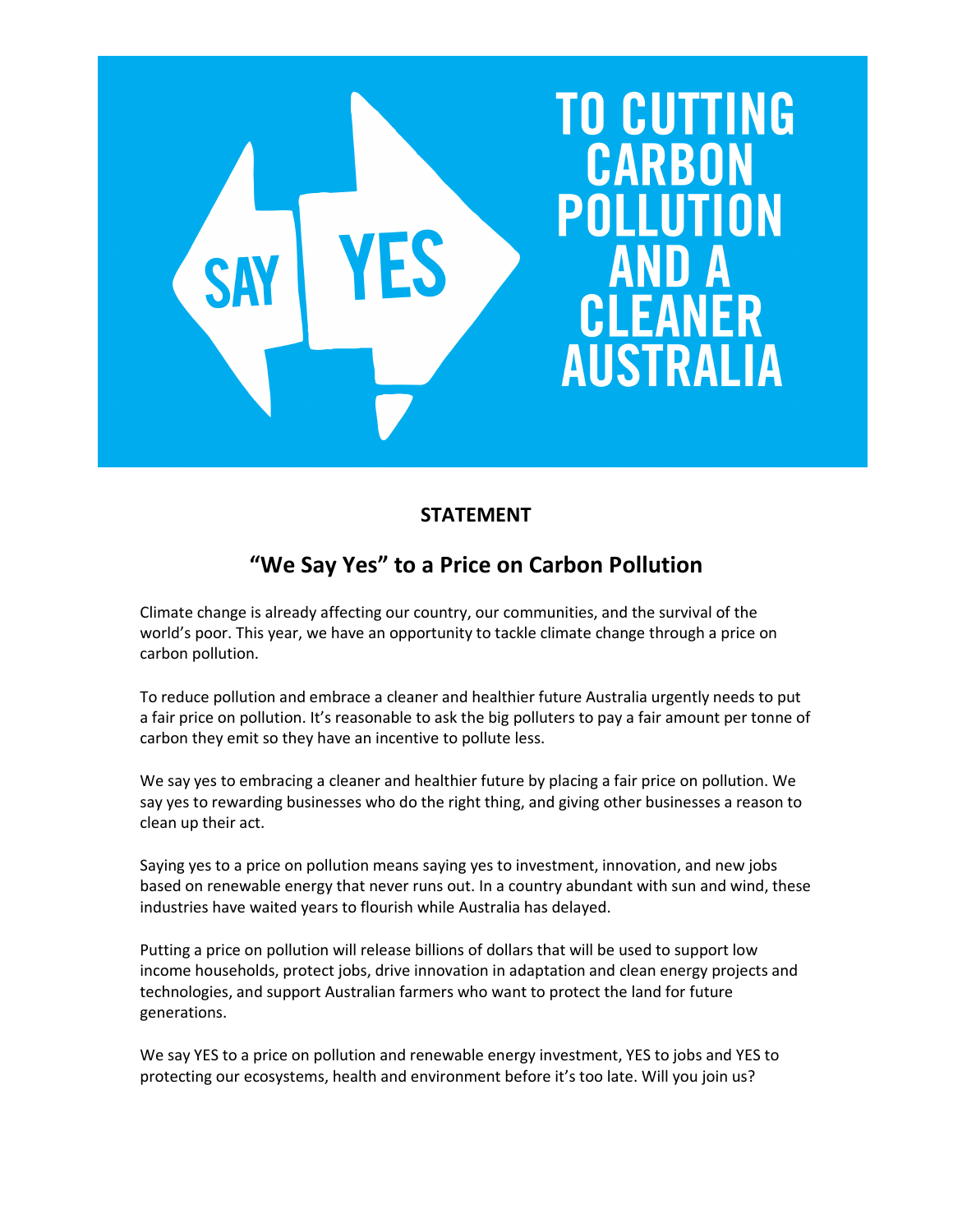## "We Say Yes" to a Price on Carbon Pollution

1 million women 350.org Australia Adam Kilgour, Board Member, The Climate Institute Alternative Technology Association Ann Kantor, Philanthropist Ararat Greenhouse Action Group Inc Assoc. Prof. Grant Blashki, Nossal Institute of Health, University of Melbourne Association for Berowra Creek Australia Tibet Council Australian Conservation Foundation Australian Council of Social Service Australian Council of Trade Unions Australian Religious Response to Climate Change Australian Solar Energy Society Australian Youth Climate Coalition Ballarat Renewable Energy and Zero Emissions Inc. (BREAZE) Ban Uranium Mining Permanently Benalla Sustainable Future Group Bishop Patrick P. Power, Bishop of Canberra and Goulburn Blue King Brown Chelsea Heights EarthCarers **CHOICE** Christine Manfield - Australian chef, author, food writer Climate Action Sydney Eastern Suburbs Cimate Change Balmain-Rozelle Clare Martin, former NT Chief Minister, former CEO ACOSS Climate Action Burwood Ashfield Climate Action Network Australia Climate Action Newcastle Climate Action Newtown Climate Action Tomaree Climate and Health Alliance\* Climate Change Australia Clarence Climate Change Australia Hastings Climate Change: Our Future (Glen Eira & Monash) Climate Emergency Netwotk ClimateWorks Australia Colong Foundation for Wilderness

Communities Combating Climate Crisis, Healesville Community Environment Network, Lake Macquarie Planning Committee Conservation Council of South Australia Conservation Council of Western Australia Cool Melbourne Corinne Grant, comedian and writer Dandenong Ranges Renewable Energy Association Inc. Darebin Climate Action Now David Pocock, Australian Wallabies and Western Force rugby union player David Shelmerdine, Deputy Chair, ClimateWorks Australia, philanthropist Doctors for the Environment Dr Richard Charlesworth AM, Olympian, Australian hockey coach Dr. Chris Riedy, Research Director, Institute for Sustainable Futures Dr. Denis Saunders AM Dr. John Hewson, former leader of the Liberal Party Dr. Rosemary Stanton OAM, nutritionist Dylan Lewis, entertainer EarthSong Edmund Rice Centre Environment Centre Northern Territory Environment Victoria Environmental Farmers Network Eva Cox AO, writer and social commentator Felix Riebl, musician Fr. Bob Maguire AM GetUp! Good Shepherd Australia New Zealand Great Lakes Environment Association GreenCoast Catalysts Greenpeace Australia Pacific Healesville Environment Watch Inc Ian Lowe, Emeritus Professor, Griffith University Ian Robertson, Secretary, DEPA and Chair, Investment Committee LGS Janine Allis, founder Boost Juice Bars Jon Dee, Founder & Chairman, Do Something!